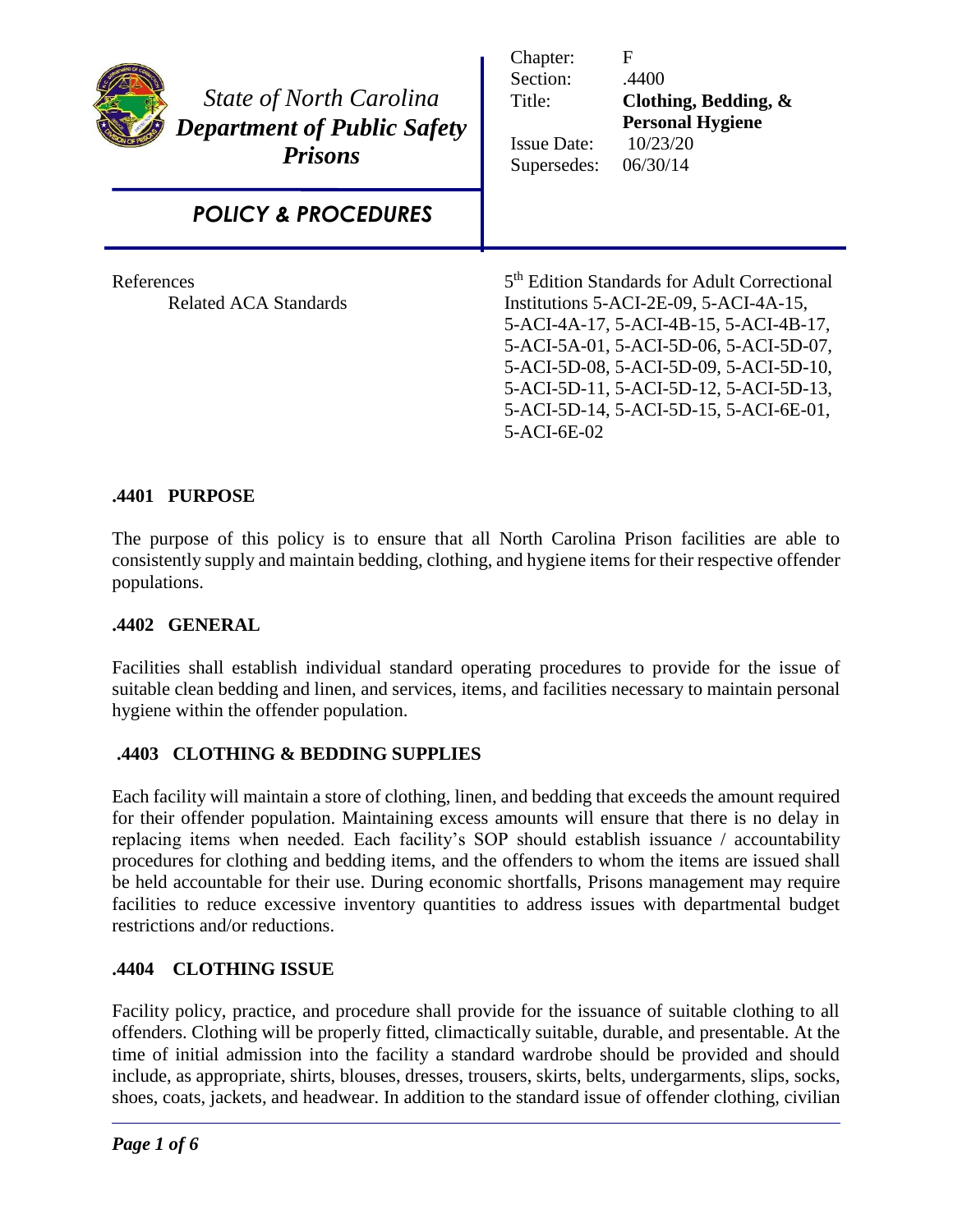attire should be available in limited quantities (based on the needs of the facility) for work release, furloughs, court appearances, etc. Special and protective clothing and equipment must be issued to offenders assigned to special work areas, based on the requirements of their work assignment. Offenders assigned to the institution's food service areas, hospital, farm, garage, physical plant, and other special work details may need to be issued equipment such as disposable face masks and gloves, protective helmets, goggles, and so forth. The facility shall ensure that offenders are provided the opportunity to have 3 complete sets of clean clothing per week, the cleaning to be accomplished through central clothing exchange and appropriate laundry services. The facility shall provide for the thorough cleaning and disinfecting of offender personal clothing before storage to prevent odors and pests.

## **.4405 BEDDING & LINEN ISSUE**

Each facility shall provide for the issue of suitable clean bedding and linen, including two sheets, pillow and pillowcase, one mattress, and sufficient blankets to provide comfort under existing temperature controls. There must be provision for linen exchange, including towels, at least weekly, and this may be handled in conjunction with clothing exchange if desired.

#### **.4406 BATHING AND PERSONAL HYGIENE**

Articles for maintaining proper personal hygiene shall be made available to all offenders and provided to those who are indigent, and to each offender upon new admission. Each offender must be provided, at minimum, soap, toilet paper, a tooth brush and toothpaste, shower shoes, denture cleaner and adhesives as needed. The special hygiene needs of all offenders should be met.

## **.4407 HAIR CARE SERVICES**

Each facility shall provide hair care services to the offenders it houses, and offenders will be required to maintain their hair in a state of cleanliness. In all cases, hair should be cut under sanitary conditions and in an area that permits observation by staff. Barbering and hair care equipment should be stored securely when not in use.

#### **.4408 MEDIUM & CLOSE CUSTODY FACILITY SHAVER SYSTEMS & BATTERY OPERATED RAZORS**

It is the policy of Prisons to provide all offenders with a safe and sanitary shaving process. The offender electric clipper and battery operated shaving systems are to be used to shave facial hair and are currently available at all male Medium and Close custody facilities.

- (a) Electric Clipper Shaver System
	- (1) Procedures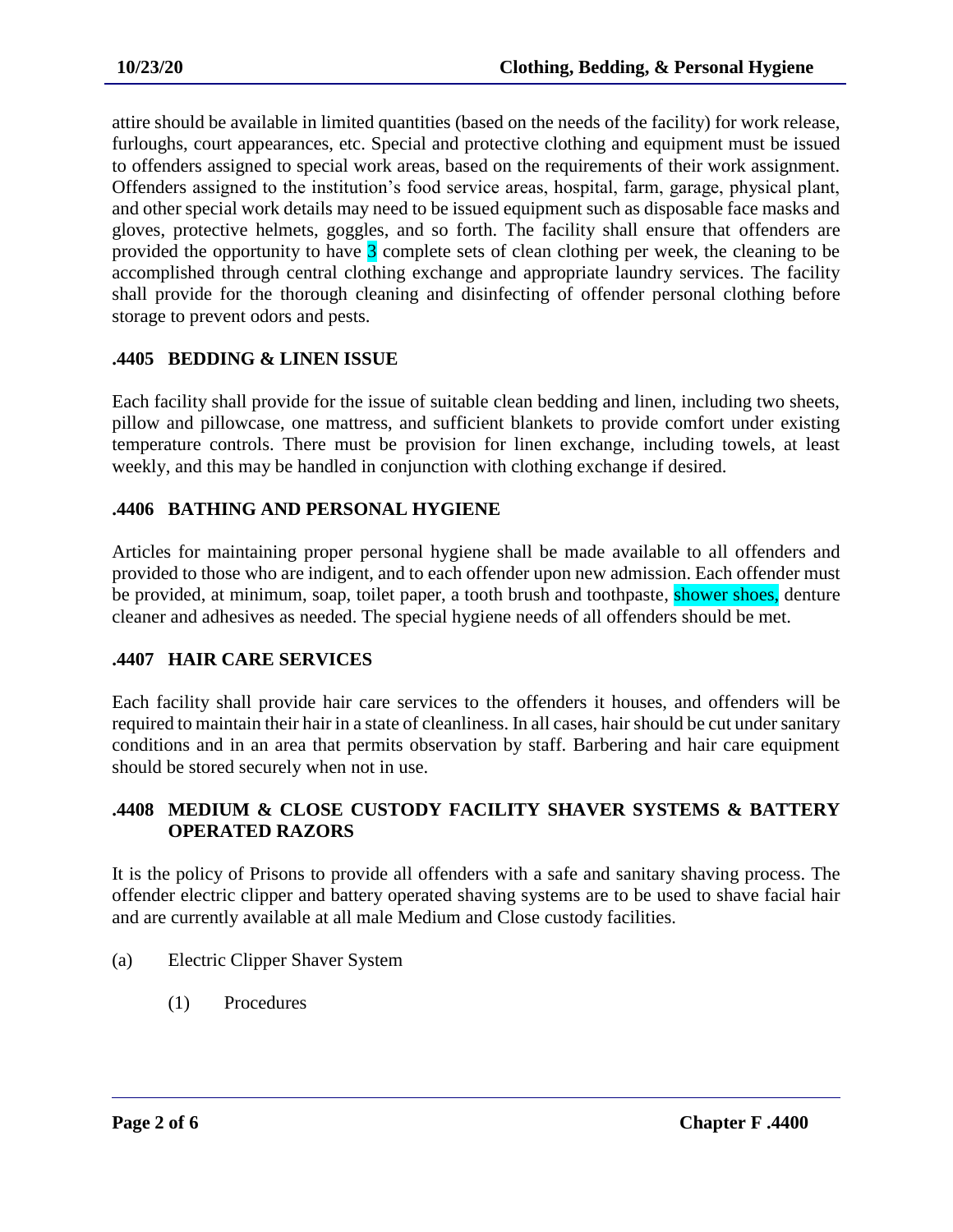- (A) Electric clipper shaves are available to indigent offenders and offenders who choose not to purchase their own battery operated razor.
- (B) Electric clipper shaves are limited to a minimum of three times per week or a maximum of five times per week per offender, depending upon job assignment, visitation, or court appearances. The Warden or their designee will determine the days the shaving program will take place at their facility.
- (C) A list will be placed in the housing areas for offenders to sign up for a shave. The barber assistants will shave only those offenders on the list.
- (D) Only the assigned barber assistant will be allowed to use the barber's equipment.
- (E) No offenders will be allowed to congregate around the shaving program while in progress.
- (F) The Electric clipper shaving program will be set up near access to running water.
- (G) Normal rules of offender conduct and behavior will apply to performing or getting a shave.
- (H) The barber assistant and their supply box will be subject to search at any time.
- (I) Each facility will include in its offender orientation information on the electric clipper shave program and information about purchasing battery operated razors from the canteen.
- (2) Electric Clipper Shave Equipment
	- (A) All Electric Clipper Shave supply boxes will be maintained in a secured area that can be accessed by custody staff only. The area is to remain locked at all times when not in use.
	- (B) All Electric Clipper Shave supply boxes must be inventoried by custody staff and documented on an inventory control sheet prior to the start of the barber assistant's work day.
	- (C) All Electric Clipper Shave supply boxes must be inventoried by custody staff and documented on the inventory control sheet before being placed back in the secured area.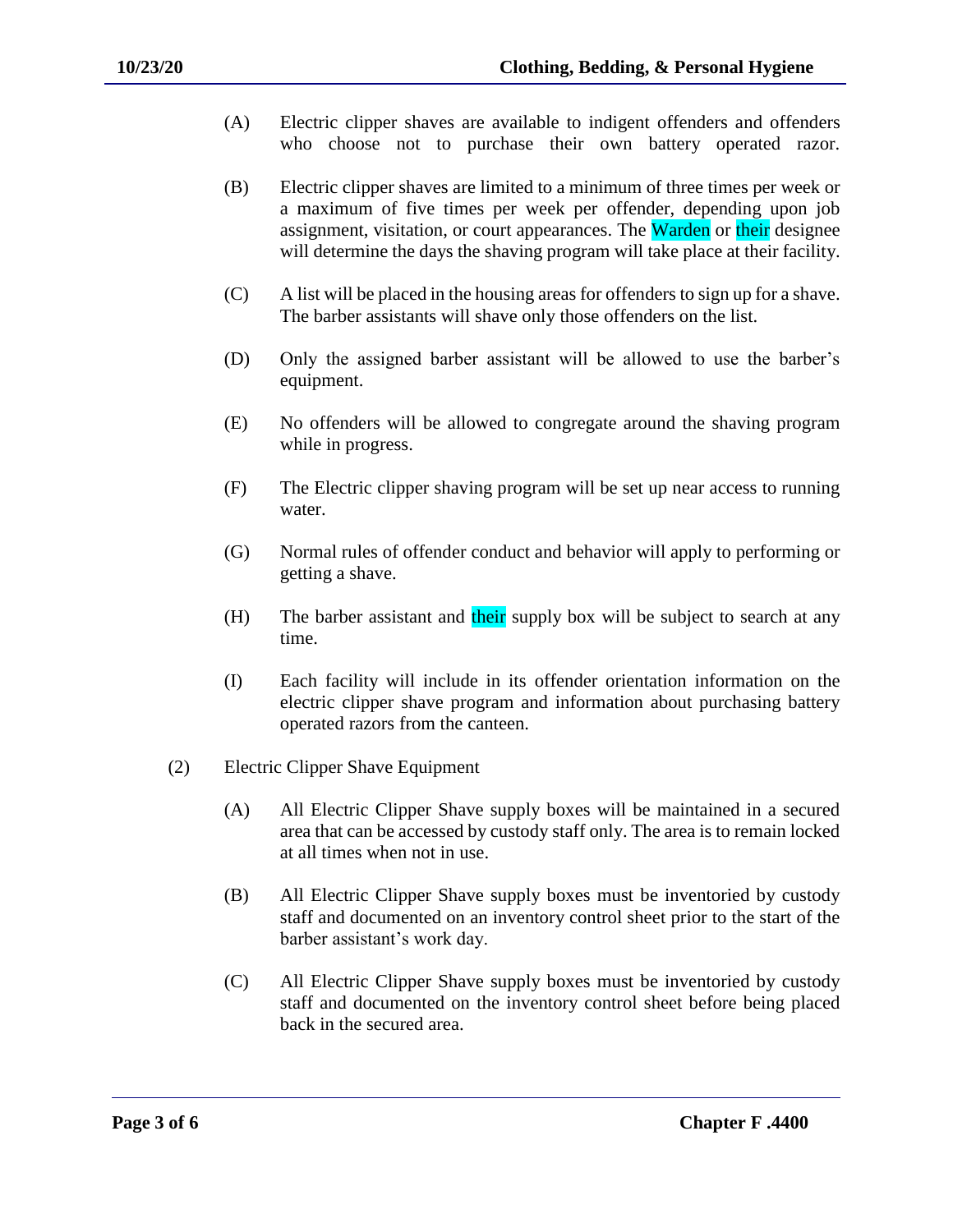- (D) Prisons Administration will designate the type and model of the electric clipper shaver used and submit to the DPS Purchasing  $\&$  Logistics Office/Central Supply Warehouse for stocking purposes.
- (E) The housing unit should maintain in its immediate inventory, three (3) blades for each shaver. These blades should be rotated between the three specific assignments: One (1) blade is for current cut, one (1) blade in appropriate disinfectant after last cut, and one (1) blade as a reserve. This rotation process will continue throughout the shaving schedule to ensure proper use and sanitation of equipment. When stored, each blade will be maintained in an individual small plastic bag. When the blade is used, the bag will be thrown away. Upon cleaning of the blade, it will be secured in a new plastic bag.
- (3) Barber Assistant Duties and Requirements
	- (A) It shall be the responsibility of the facility programs staff to assign a qualified barber assistant to an electric clipper shaving position according to the needs of the program and ability of the offender.
	- (B) An offender assigned as a barber assistant shall receive Level 3 gain time and \$0.70 per day incentive wage.
	- (C) It will be the responsibility of the custody staff to supervise the barber assistants and the operation of the system in its entirety.
	- (D) The barber assistants must be trained on the proper methods of cleaning clipper shaving equipment, washing of hands, and bloodborne pathogens. The training must be completed and documented in the offender's record prior to barber assistant beginning their assignment.
	- (E) The barber assistant must maintain a clean working environment at all times. All equipment must be maintained in good working order.
	- (F) The barber assistant will be responsible for cleaning the clipper shaving equipment after every facial shave with appropriate disinfectant.
	- (G) All clippers will be oiled and maintained as required by the manufacturer's instructions. All broken or malfunctioning equipment must be reported to custody staff on duty for appropriate corrective action.
	- (H) Barber equipment that is damaged due to negligence by a barber assistant will be subject to disciplinary action.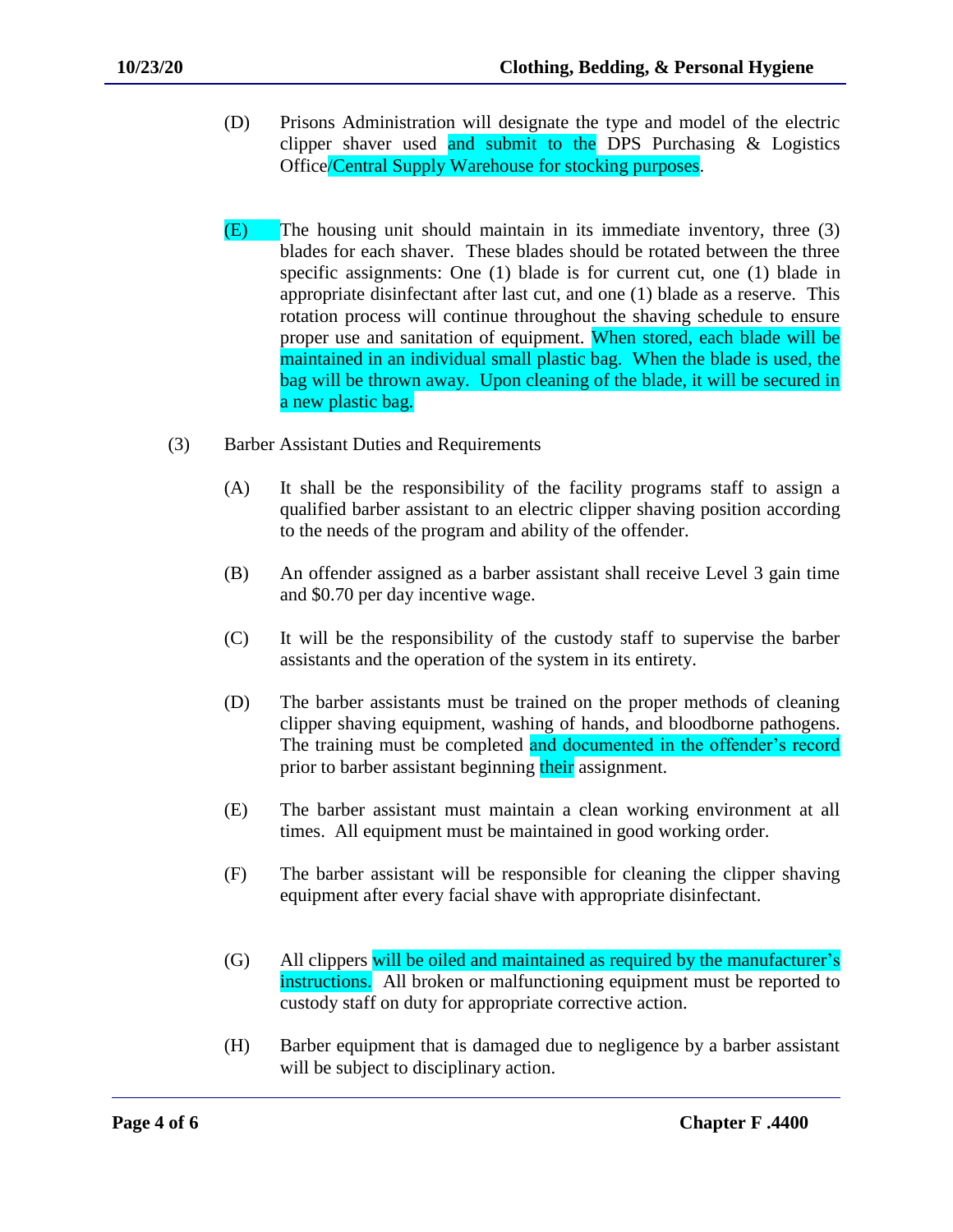- (I) The barber assistant must never leave the barber equipment unattended at any time.
- (b) Battery Operated Razors Purchased by Offenders
	- (1) Medium and Close custody male offenders will be allowed to purchase a battery operated razor from the canteen.
	- (2) Offenders will only be allowed to purchase a battery operated razor from the canteen every six (6) months or at the discretion of the Warden or their designee.
	- (3) Prior to the purchase of another battery operated razor, the offender must return the current battery operated razor for inspection and proper disposal by facility staff.
	- (4) Each facility must establish procedures to collect and dispose of each battery operated razor. Each facility must establish procedures for offenders to request and purchase a battery operated razor. The purchase will be handled through Cashless Canteen.
	- (5) Indigent offenders in regular population will be provided shaves through the Electric Clipper Shaving Program.
- (c) Control/Segregation Offenders
	- (1) Each facility must establish procedures for how offenders assigned to control or segregation may have access to the facility's shaving program or to the offender's battery operated razor.
	- (2) The facility shaver used in the confined housing areas will be a battery shaver instead of an electric clipper shaver.
	- (3) Each facility must develop procedures on how the battery shaver is passed through the confined population to include:
		- (A) number of shaves per week,
		- (B) length of shave time,
		- (C) steps for sanitizing and cleaning of the shaver by custody staff between cuts,
		- (D) all battery shaver equipment must be thoroughly cleaned at least once a week or as often as determined by custody staff. Thorough cleanings may be completed by facility barber assistants,